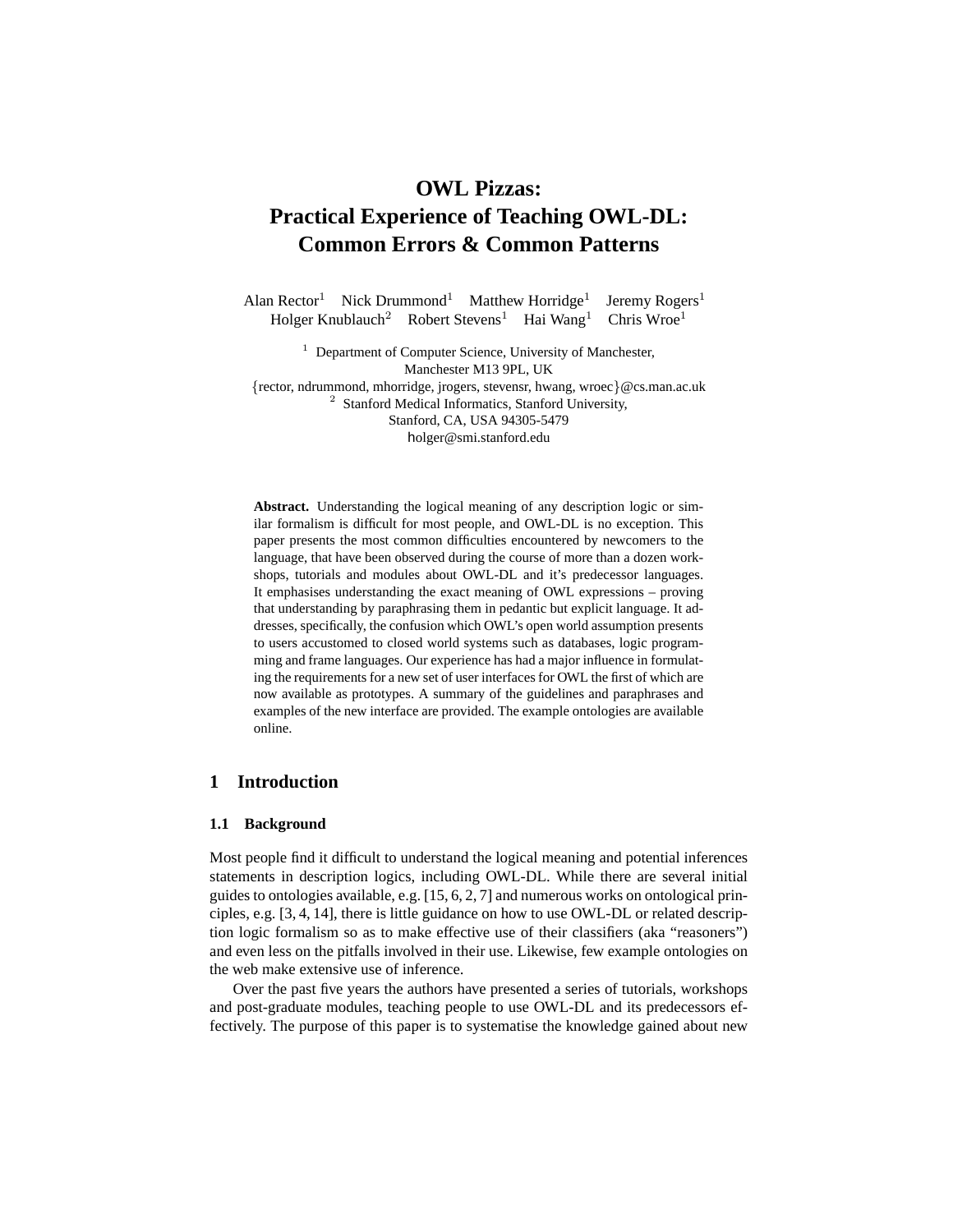users' difficulties in understanding OWL, to present examples which address those misunderstandings and patterns which avoid them.

The most common problems which we address are:

- 1. Failure to make all information explicit assuming that information implicit in names is "represented" and available to the classifier.
- 2. Mistaken use of universal rather than existential restrictions as the default
- 3. Open world reasoning
- 4. The effect of range and domain constraints as axioms

To this we can add the additional problems posed by:

- 1. Trivial satisfiability of universal restrictions that "only" (allValuesFrom) does not imply "some" (someValuesFrom).
- 2. The difference between defined and primitive classes and the mechanics of converting one to the other.
- 3. Errors in understanding common logical constructs.
- 4. Expecting classes to be disjoint by default.
- 5. The difficulty of understanding subclass axioms used for implication.

(Note that this paper only concerns issues in defining OWL classes, since this is the strength of OWL-DL and most existing classifiers deal with individuals incompletely or not at all.)

Our experience to date has been with the first generation of tools for OWL-DL and its predecessors, OilEd  $[1]$ <sup>3</sup>, and with even earlier tools from *Open*GALEN  $[11]$ <sup>4</sup>. The requirements for the new tools being developed in the Protégé-OWL-CO-ODE environment<sup>5</sup> [5] collaboratively by the authors have been informed by this experience.

Ontologies corresponding to the paper can be found at http://www.co-ode. org/ontologies. All tools are available at the URLs for the projects given in the footnotes.

### **1.2 The tutorials: Pizza, Manchester House Style, and "What does it mean"**

We have used many example ontologies over the years - vehicles, IKEA catalogues, the University department and course, biomedical examples – but for Western audiences pizzas have proven most successful.<sup>6</sup> They are familiar; they are fun; they are fundamentally compositional. They are concrete and physical; real pizza menus are readily available; and they avoid thorny ontological issues involved in abstract notions such as "ideas", "causation", "agency", etc. Nonetheless, they are rich enough to illustrate key issues. Constructing correct definitions of pizzas from a menu and for a "vegetarian pizza" so that the correct pizzas are classified as "vegetarian" turns out to be a surprisingly challenging exercise.

<sup>&</sup>lt;sup>3</sup> http://oiled.man.ac.uk

<sup>4</sup> http://www.opengalen.org

<sup>&</sup>lt;sup>5</sup> http://protege.Stanford.edu  $\rightarrow$  plugins  $\rightarrow$  backends  $\rightarrow$  OWL; http://www.co-ode.org

 $6$  For some non-western audiences, alternatives are required but are outside the scope of this paper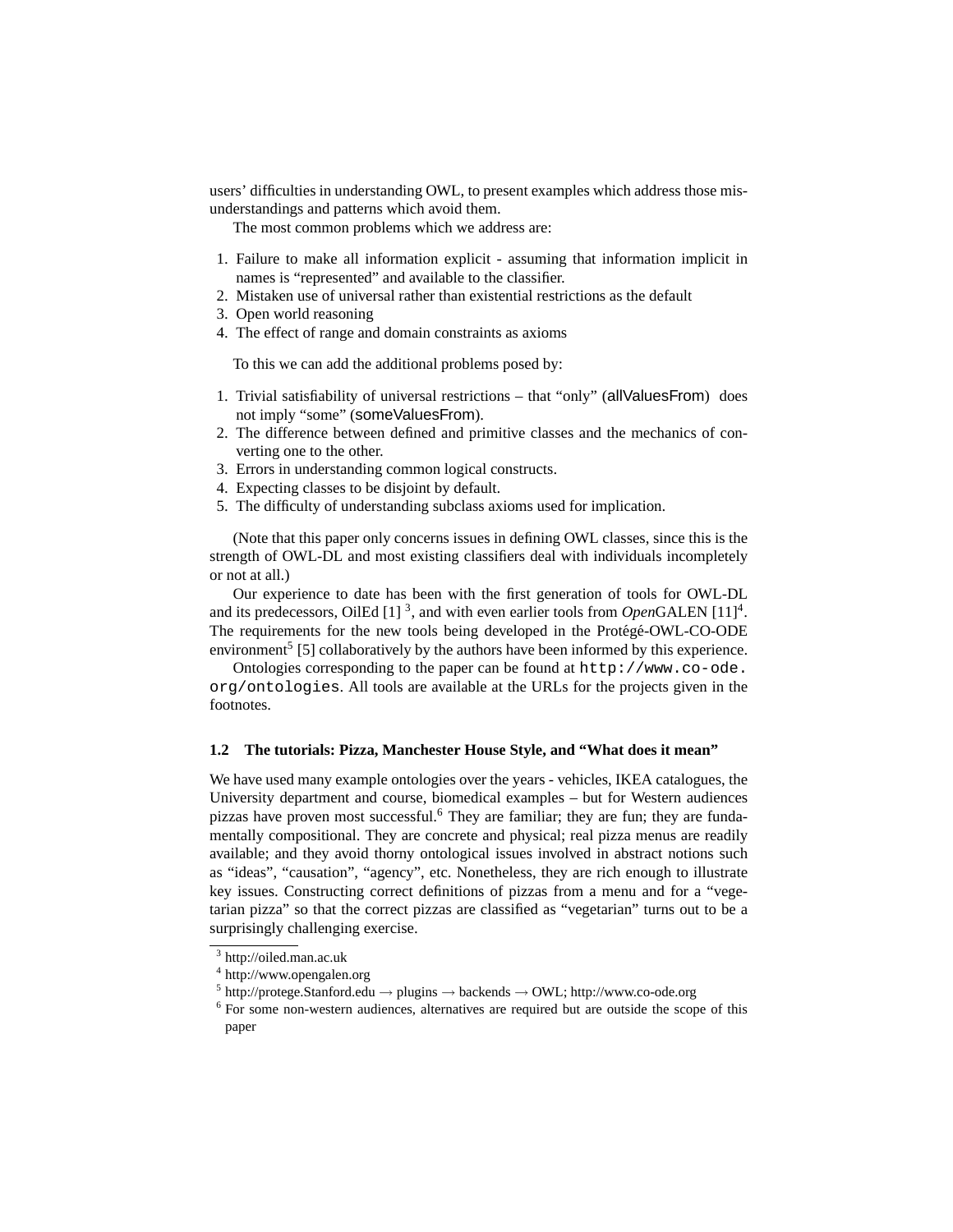The style presented here is unashamedly the *Manchester House Style* – what we consider good practice. We do not claim that it is the only way to model in OWL-DL, but we do claim that it is one proven, effective way. The central feature of the style is "normalisation" described in detail in [10]. Note that a slightly simplified form of the OWL abstract syntax [8] is used in this paper which uses "and" and "or" rather than "intersectionOf" and "unionOf", as this corresponds more closely to what actually appears in both OilEd and the Protégé -OWL-CO-ODE interfaces.

## **2 The Basics**

Before discussing the serious difficulties encountered by newcomers, it is helpful to introduce the pizza example and some basics - the notion of disjointness of classes, the function of the classifier in testing consistency, the basic notion of descriptions and existential graphs, and the first conventions for paraphrasing OWL. (The full set of conventions for paraphrasing appears at the end of the paper in Table 1 ).

#### **2.1 Subsumption, Disjointness and the classifier**

A simple taxonomy of pizza toppings is shown in Figure 1. The first question for a newcomer to OWL is "What does such a hierarchy actually mean?" By contrast to frame systems, subsumption in OWL means necessary implication, so the hierarchy means that "All Pepperoni is Meat", that "All Meat is a Pizza topping", etc.<sup>7</sup>

Does this mean that Meat and Fish and Vegetables etc. are all different? Can there be anything that is both Meat and Vegetable? Users of many other formalisms would naturally assume that they were different, at least unless they had an explicit common child.

However, in OWL, classes are overlapping until disjointness axioms are entered. This can be illustrated using a procedure that also demonstrates the role of the classifier in checking the consistency of the ontology.





First, a class MeatyVegetable is created that is a subclass of both Meat and Vegetable. This means that all MeatyVegetable are kinds of Meat and also kinds of Vegetable. The classifier is then run first without the disjointness axioms between Meat and Vegetable and then after they have been inserted. Without the disjointness axioms, running the classifier produces no change. However, when the disjointness axioms are added, MeatyVegetable is marked in red in the Protégé-OWL interface, indicating that it is inconsistent or "unsatisfiable". In Protégé -OWL-CO-ODE a note that it has been found unsatisfiable also appears in the list of changes, and a warning is issued during classification.

<sup>7</sup> One must immediately add something like "for purposes of this ontology." (It would be better to add a suffix Topping everywhere, and we normally do so in ontologies, but for this paper it leads to long expressions which tend not to fit on a single line.)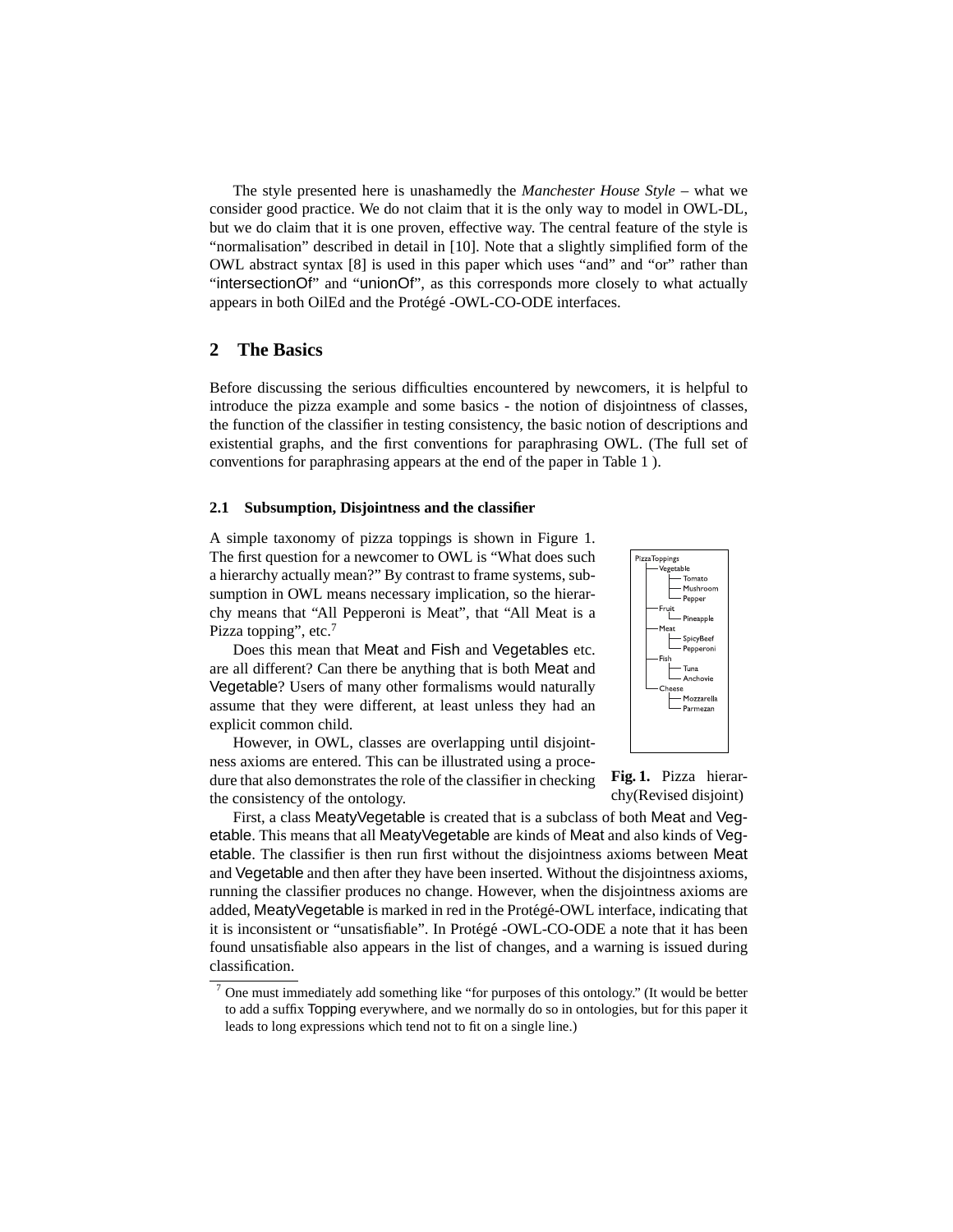That the notion of a "meaty vegetable" should be inconsistent conforms with users' intuitions from the names of the classes. However, it is critical to understand that this implicit information in their names is unavailable to the classifier. Meat and Vegetable are only recognised by the classifier as disjoint if the disjointness axioms are entered explicitly.

One of the most common errors in building ontologies in OWL has been to omit the disjointness axioms. To help users manage disjointness axioms, the Protégé - $OWL$ - $CO$ -ODE interface makes entering them easy by providing a single button to add or remove disjointness axioms amongst all siblings of a given parent<sup>8</sup> (See Figure 18).

### **2.2 Properties and existential restrictions**

The purpose, however, of OWL is not just to create a concept hierarchy but to describe and define concepts. Therefore we want to 'build' some pizzas. Figure 2 gives a description of the concept – MargheritaPizza<sup>9</sup> – from a Pizza menu as typically constructed by students early on in the course.

The first problem for students is to understand exactly what the description in Figure 2 means. That all MargheritaPizza have Mozzarella and Tomato? That any pizzas having Mozzarella and Tomato are MargheritaPizza? That MargheritaPizza has Mozzarella and Tomato and nothing else? The paraphrase makes the meaning absolutely clear. The italicised words – "*amongst other things*" and "*some*" - are critical.

Note that one of the most common errors made by newcomers to OWL is to use universal (allValuesFrom) rather than existential (someValuesFrom) as the default qualifier. This error is pernicious because the results often appear to work initially with the problems only becoming evident later in the course of developing the ontology. (See also Section 5.3). In teaching we go to great effort to ensure that existential someValuesFrom restrictions are used as the default from the beginning, both through the order of presentation and through the software used, where someValuesFrom is always the default (See also section 5.1).

| OWL:                                                                                     |
|------------------------------------------------------------------------------------------|
| class (MargheritaPizza partial                                                           |
| Pizza                                                                                    |
| restriction (hasTopping someValuesFrom Mozzarella)                                       |
| restriction (has Topping some Values From Tomato))                                       |
| Paraphrase:                                                                              |
| Margherita pizzas have, <i>amongst other things</i> , <i>some</i> mozzarella topping and |
| also <i>some</i> tomato topping.                                                         |

**Fig. 2.** Description and paraphrase of a Margherita Pizza.

<sup>&</sup>lt;sup>8</sup> In OilEd, by contrast, disjointness axioms have to be entered on a separate tab.

<sup>&</sup>lt;sup>9</sup> Margherita Pizzas are listed on the menu has having cheese and tomato toppings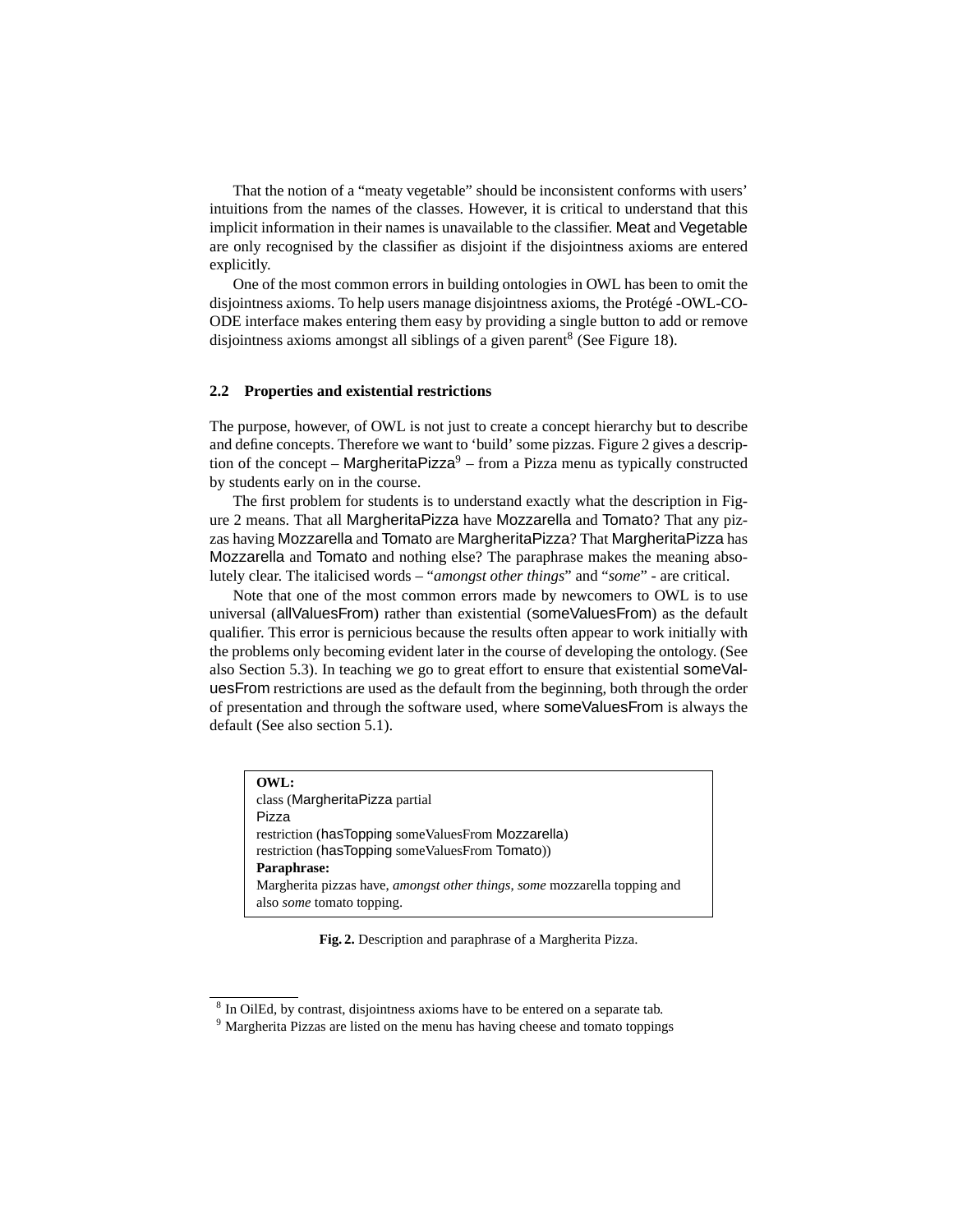# **3 Definitions and the Open World Assumption**

### **3.1 Defined Classes: "Conceptual Lego"**

| OWL:                                                                                           |
|------------------------------------------------------------------------------------------------|
| Class Cheesey Pizza complete                                                                   |
| Pizza                                                                                          |
| restriction (has Topping some Values From Cheese))                                             |
| Paraphrase:                                                                                    |
| A cheesey pizza is <i>any</i> pizza that has, <i>amongst other things</i> , <i>some</i> cheese |
| topping.                                                                                       |
|                                                                                                |

**Fig. 3.** Initial definition of cheesey pizza

"Primitive" and "defined"classes is one of the major novelties of OWL and Understanding the difference between them is one of the major stumbling blocks for newcomers.

Many potential users are familiar with either frame systems such as Protégé or object oriented programming and analysis and UML. In both formalisms, things can be described by necessary conditions but not as defined classes with sufficiency conditions. However, in OWL, new concepts can be built up from existing concepts by fitting them together in definitions like blocks of Lego. More formally, OWL allows concepts to be defined by sets of necessary and sufficient conditions as shown in Figure 3. We refer to classes for which there are only necessary conditions – marked by the keyword "partial"<sup>10</sup> in the abstract syntax  $-$  as "primitive" classes, harking back to an older terminology. Classes for which there is at least one set of necessary and sufficient conditions – marked in the abstract syntax by the keyword "complete" – are referred to as as "defined". $11$ 

In the paraphrase the meaning of definitions is emphasized by the italicized "*any*" – *i.e.* any pizza that satisfies these conditions will be classified as a "cheesey pizza".

In our experience, the most common accidental error in implementing OWL ontologies is to fail to make a set of restrictions a definition - i.e. to fail to make the definition "complete" rather than "partial", or "necessary and sufficient" rather than just "necessary". It is critical to understand that, in general, nothing will be inferred to be subsumed under a primitive class by the classifier. For example in (Figure 3), if "complete" is replaced by "partial", then nothing will appear under CheesyPizza.

<sup>&</sup>lt;sup>10</sup> OWL descriptions are sometimes known as "partial definitions" and the keyword "partial", appears in OWL syntax and in OilEd. This usage is seriously misleading and the term "partial definition" a misnomer. Many of the restrictions on primitive, or indeed defined, classes are necessary implications and take no part in any set of necessary and sufficient conditions - i.e. in definitions - "partial" or otherwise.

<sup>&</sup>lt;sup>11</sup> It is also possible to make the distinction using the difference between "SubClassOf" and "EquivalentClasses", but we usually postpone that discussion until the basics are understood.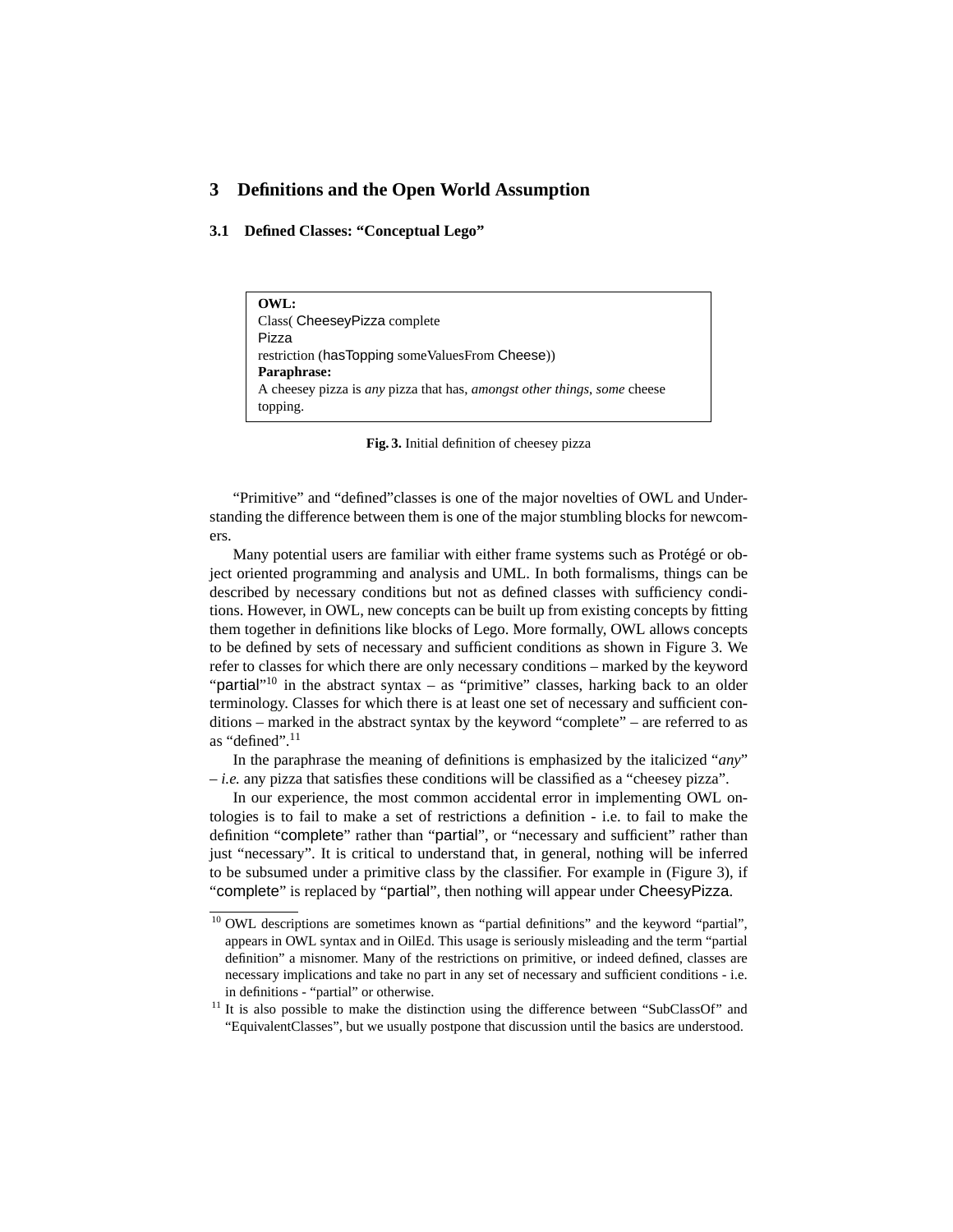

**Fig. 4.** OilED sets "partial" by default

The first thing, therefore, to check when things fail to be classified under a concept, is whether or not the description of the concept is "defined" or "primitive". In OilEd, a small button in the upper right hand corner of the screen, is used to toggle from "partial" to "complete" and is set to "partial" by default (Figure 4). A major goal for the the new Protégé -OWL-CO-ODE interface has been to make the distinction between primitive and defined classes clearer (See Figure 18).

### **3.2 Open world reasoning: Vegetarian Pizzas**

The biggest single hurdle to understanding OWL and Description Logics is the use of Open World Reasoning. Almost certainly, all systems that newcomers to OWL will have encountered previously use closed world reasoning with "negation as failure" – i.e. if something cannot be found, it is assumed to be absent, *e.g.* databases, logic programming, constraint languages in frame systems, etc. By contrast, OWL uses open world reasoning with negation as unsatisfiability - *i.e.* something is false only if it can be proved to contradict other information in the ontology.

| OWL:                                                                             |
|----------------------------------------------------------------------------------|
| class (VegetarianPizza complete)                                                 |
| Pizza                                                                            |
| complement Of (restriction has Part some Values From Meat)                       |
| complement Of (restriction has Part some Values From Fish))                      |
| Paraphrase:                                                                      |
| A vegetarian pizza is any pizza that, amongst other things, both does not have   |
| <i>some</i> meat topping and also does <i>not</i> have <i>some</i> fish topping. |
|                                                                                  |

**Fig. 5.** Correct definitions of Vegetarian Pizza.

This point is dramatically made by attempting to define a VegetarianPizza. Expressing the negation is a problem in itself that is discussed under section 5 "Logical Issues". However, even once a correct logical definition is formulated as in Figure 5, there are surprises.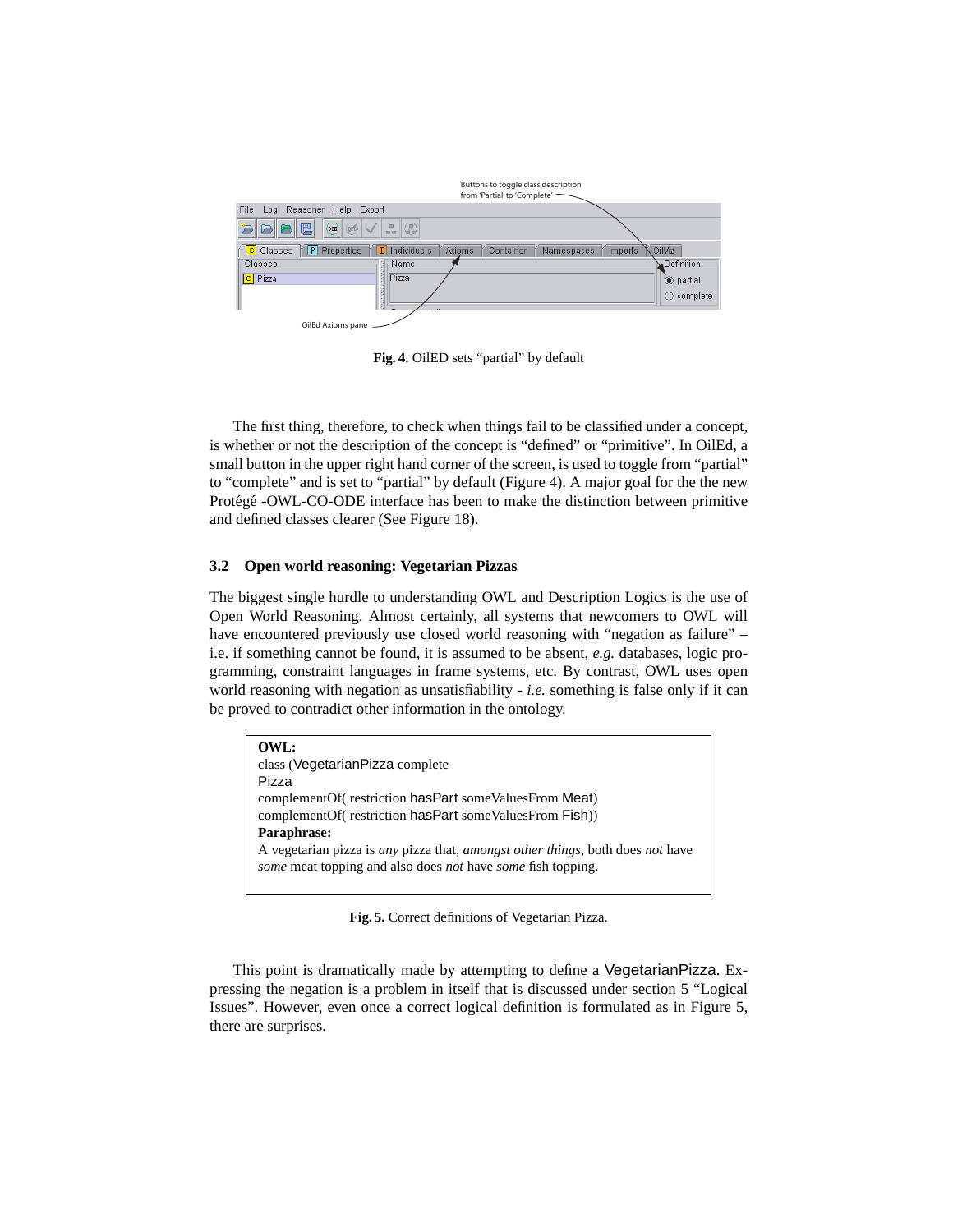| OWL:<br>class (MeatyMargheritaPizza complete)<br>Pizza                                 |
|----------------------------------------------------------------------------------------|
| restriction (hasTopping someValuesFrom Tomato)                                         |
| restriction (hasTopping someValuesFrom Mozzarella)                                     |
| restriction (hasTopping someValuesFrom SpicyBeef))                                     |
| Paraphrase:                                                                            |
| A meaty margherita pizza is any pizza which, amongst other things, has some            |
| tomato topping and also <i>some</i> mozzarella topping and also <i>some</i> spicy beef |
| topping.                                                                               |
|                                                                                        |

**Fig. 6.** Definition of a "meaty margherita pizza" which is consistent and will be classified under Margherita pizza even though it has a meat topping.

Given the definitions so far, MargheritaPizza does not classify as Vegetarian-Pizza. There is nothing in their definition that makes it contradictory to add meat or fish toppings. For example the MeatyMargherita pizza defined in Figure 6 is consistent and classifies under MargheritaPizza.

That the definition of MargheritaPizza was inadequate should be clear from the paraphrases in Figures 2 and 6. The rules for paraphrasing require adding "*amongst other things*" and "*any*" specifically so as to capture the open world assumption implicit in all OWL expressions. Clearly, the paraphrase does not correspond to what most restaurant customers would understand from the menu – that a Margherita pizza is a pizza that has mozzarella and tomato toppings and only those toppings. This intuitive understanding is captured formally in the OWL definition in Figure 7. The final restriction is known as a "closure restriction" or "closure axiom" because it closes off the possibility of further additions for a given property. "allValuesFrom" is paraphrased as "*only*", because to say that *all* values come from a given class is the same as saying that values may *only* come from that class.

| OWL:                                                                                               |  |  |
|----------------------------------------------------------------------------------------------------|--|--|
| Class(MargheritaPizza complete                                                                     |  |  |
| Pizza                                                                                              |  |  |
| restriction (has Topping some Values From Tomato)                                                  |  |  |
| restriction (hasTopping someValuesFrom Mozzarella)                                                 |  |  |
| restriction (has Topping all Values From (Tomato or Mozzarella)))                                  |  |  |
| Paraphrase:                                                                                        |  |  |
| A margherita pizza is any pizza which, amongst other things, has some tomato                       |  |  |
| topping and also <i>some</i> mozzarella toppings and also has <i>only</i> mozzarella <i>and/or</i> |  |  |
| tomato toppings.                                                                                   |  |  |
|                                                                                                    |  |  |

**Fig. 7.** Correct version of definition of Margherita pizza with closure restriction.

The phrase "*amongst other things*" in the paraphrase still allows space for a MargheritaPizza to have restrictions involving properties other than hasTopping - *e.g.* to repre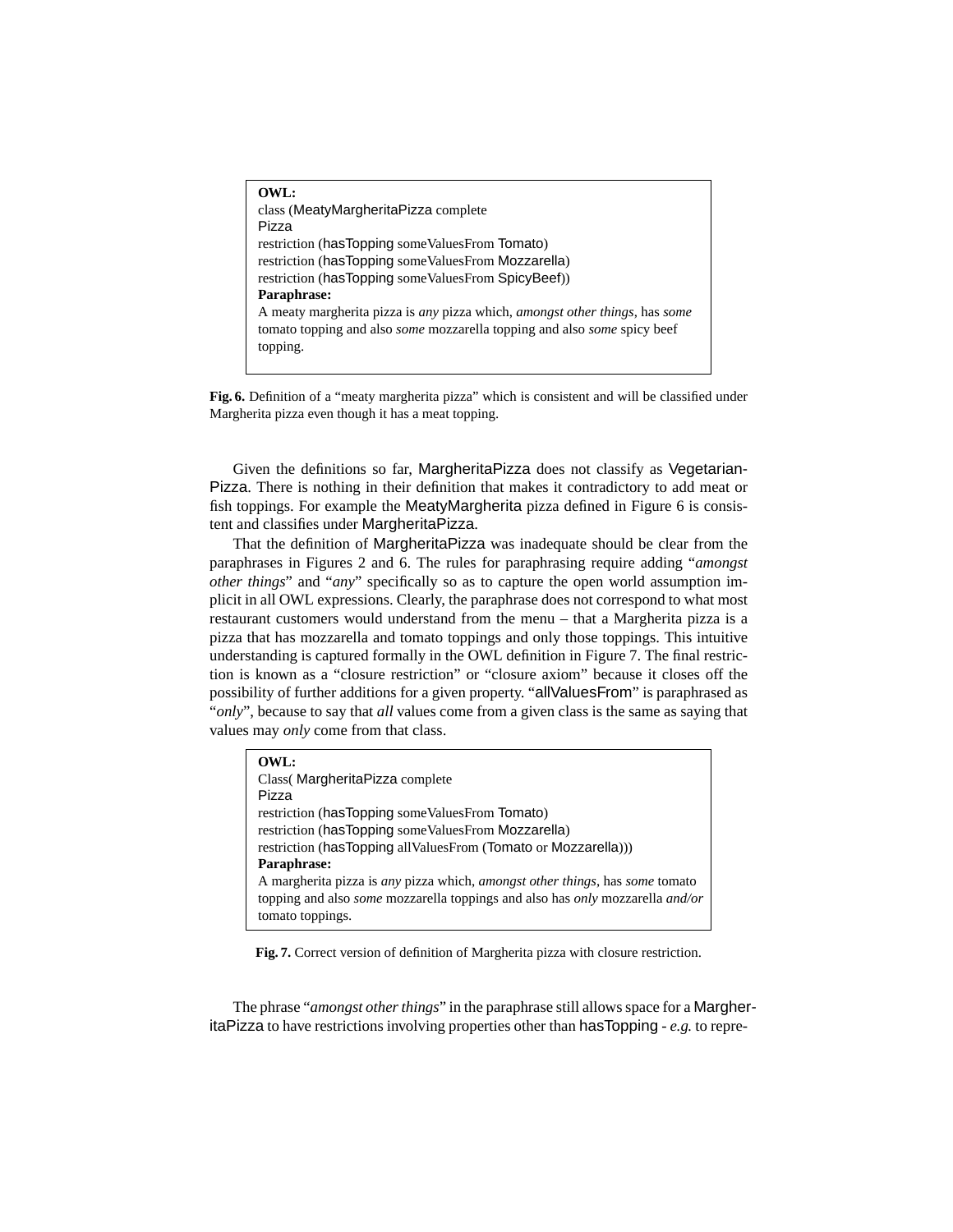sent that it is stale, overcooked, chopped into pieces etc. Anything except a margherita pizza with additional toppings.

### **3.3 Which classes should be defined? Which primitive? How to decide?**

A common question from newcomers to OWL is how they should decide which classes to define. The choice of the "skeleton taxonomies" of primitive concepts is a key part of the method of "untangling" discussed in Section 6.2 and in more detail in [13, 12]. However, we suggest three basic heuristics:

- **–** Pragmatic: Do you want things to be classified under the given class automatically?
- **–** Do you want to commit to a definition now? You can always return to the item and change it from primitive to defined later. In fact this is a key part of the methodology we advocate.
- **–** Philosophical. Can you define it completely? There are many things which are "natural kinds" [9] which are virtually impossible to define completely, at least outside a highly technical context - e.g. people, kinds of animals, universities, languages, etc. These are usually best left primitive and merely described. Definition of natural kinds usually turn out to be long and incomplete. Therefore a useful heuristic is that if the definition is getting long or controversial, consider leaving the class as primitive.

### **4 Domain and Range Constraints and Other Axioms**

### **4.1 Subclass (implication) axioms**

OWL allows general expressions to be used in axioms. Like domain and range constraints, axioms are global and do not necessarily appear near the classes affected. On the one hand, the notion that "B is a subclass of A" means "B implies A" emphasizes the meaning of subsumption. On the other, it seems an odd way to express implication, if that is really what is intended. Hence care is required with the paraphrase and improved user interfaces for axioms for Protégé -OWL-CO-ODE are under development.

#### **4.2 Domain and range constraints are axioms**

Where most users encounter axioms is in domain and range constrains. In most languages domain and range constraints on properties are simply checked and generate errors if violated. In OWL they are axioms and are used in reasoning, with potentially far-reaching and unexpected effects. They may cause a class to be unsatisfiable or they may cause a class to be "coerced" to be subsumed by another class unexpectedly. For example, if we set the domain of hasTopping to be Pizza, it is the same as entering the axiom in Figure 8.

If we then add a Choc-icecream as shown in Figure 9 there are two possibilities. If Pizza and Icecream are not disjoint<sup>12</sup>, then Choc-icecream will be classified as a kind

<sup>&</sup>lt;sup>12</sup> assusming Choc-icecream is subsumed by Icecream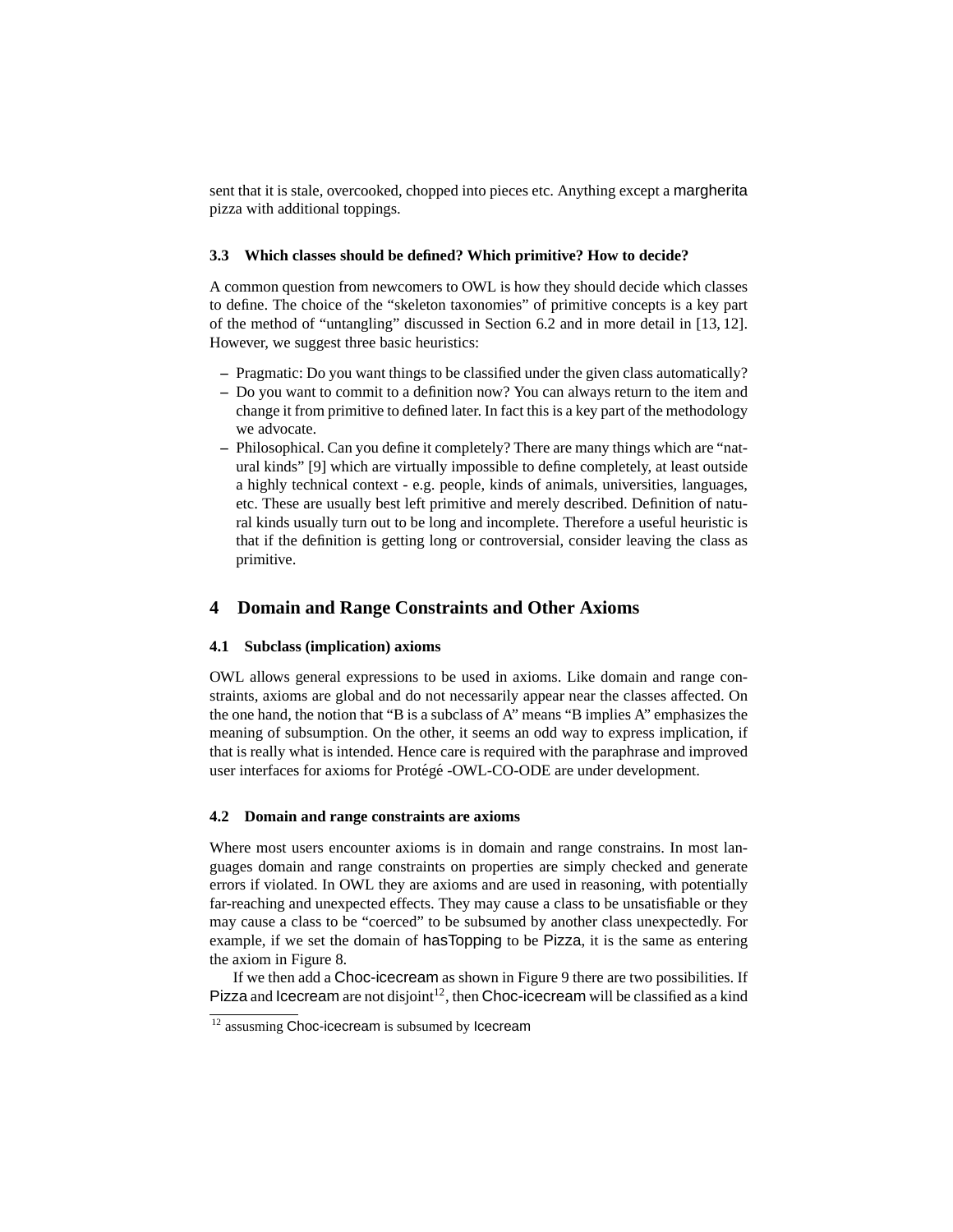of Pizza. If, on the other hand, Icecream is disjoint from Pizza, then Choc-icecream will be unsatisfiable. In either case, the reason for the classifier's action is nowhere to be seen in the definition of Choc-icecream, Icecream or Pizza. It must be searched for in the domain restriction on hasTopping. In a large and complex ontology this can be difficult.

**Domain constraint** hasTopping domain Pizza **Equivalent axiom** SubClassOf(restriction (hasTopping someValuesFrom owl:Thing) Pizza) **Paraphrase:** Having a topping *imples* being Pizza.

**Fig. 8.** An axiom stating the domain of hasTopping is Pizza

**Fig. 9.** Description of Choc-icecream

After problems with open world reasoning, difficulties with domain and range constraints are the largest single source of errors and difficulty in our experience with new users of OWL. Furthermore, checking domain and range constraints is more complicated than in other languages, because a class may not satisfy a constraint prior to classification may be inferred by the classifier to do so. Usually, but not always, such behaviour is unintended and indicates an error. Current developments on the Protégé -OWL-CO-ODE tools include options to warn of easily recognised situations in which classification is likely to be affected by domain or range constraints.

### **5 Common logical issues**

Most people learning to use OWL have little or no background in formal logic. In so far as possible, we limit what needs to be known. However, there are a series of issues which users find difficult and cause them to make errors:

- 1. "Only" (allValuesFrom) does not imply "some" (someValuesFrom).
- 2. Difference between the linguistic and logical usage of "and" and "or" often cause confusion.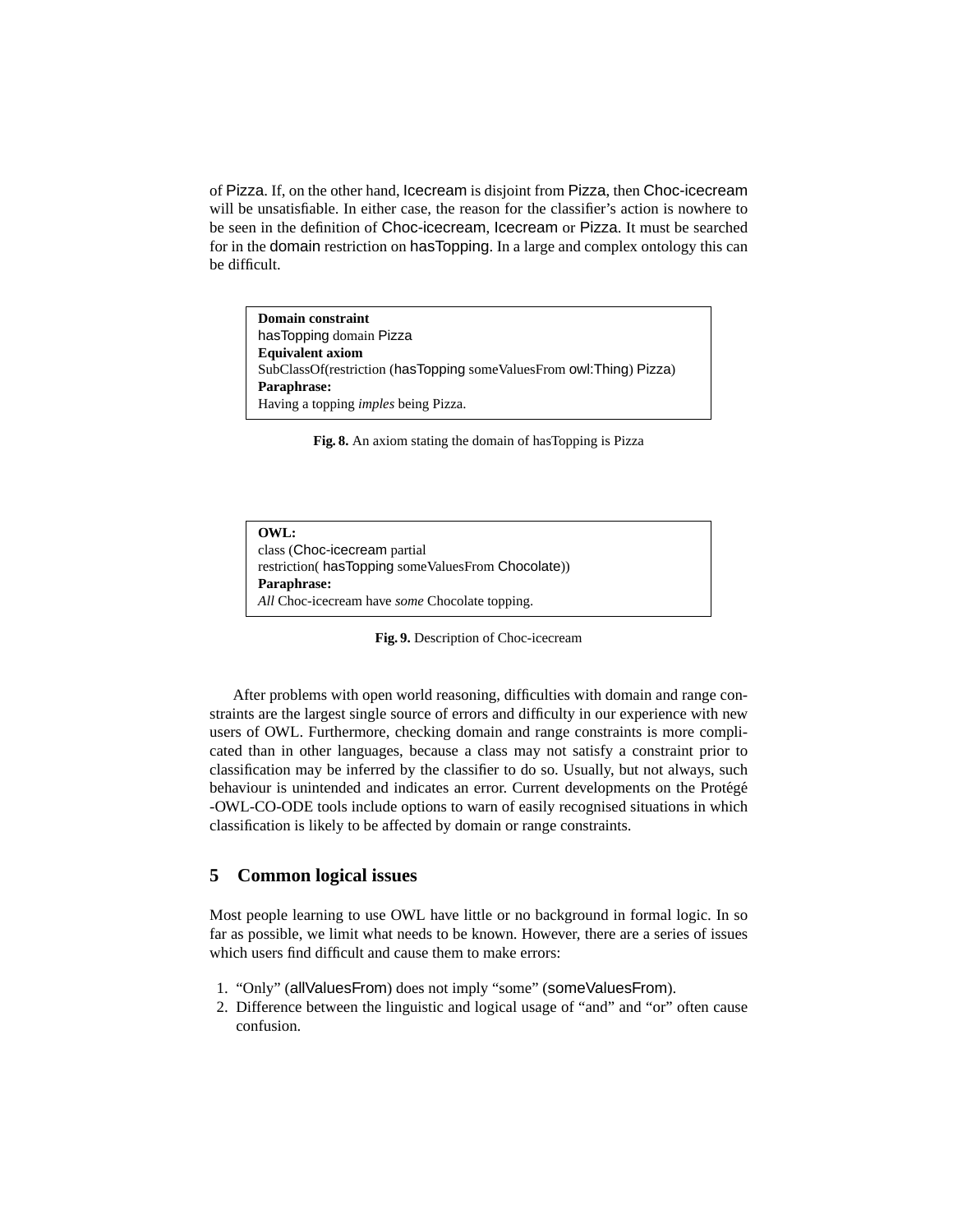| OWL:                                                                                         |
|----------------------------------------------------------------------------------------------|
| class (EmptyPizza partial)                                                                   |
| Pizza                                                                                        |
| complementOf (restriction (hasToppings someValuesFrom owl:Thing)))                           |
| Paraphrase:                                                                                  |
| An empty pizza is <i>any</i> pizza which, <i>amongst other things</i> , does <i>not</i> have |
| anything as topping.                                                                         |

**Fig. 10.** Definitions of an EmptyPizza.

- 3. Class definitions involving only allValuesFrom can be trivially satisfiable; this is usually the result of error but is easy to miss.
- 4. It is easy to confuse the representation of "some not" and "not some".

Each issue will be discussed in turn, although confusion over one is often compounded by confusion over another, particularly with respect to issues 1) and 2).

### **5.1 "Only" does not imply "some": Universal (**allValuesFrom**) restrictions can be satisfied trivially**

The definition for an "EmptyPizza" (Figure 10) satisfies the definition for a Vegetarian pizza - it does not have any Meat or Fish toppings.

There is nothing inconsistent about a restriction that includes allValuesFrom owl:Nothing. It just means that, for the property in question, no values are allowed. Therefore, universal (someValuesFrom) restrictions can be "trivially satisfied" – *i.e.* satisfied by the trivial case in which there is no value at all for the property in question. The only way a universal (allValuesFrom) restriction can be made inconsistent is by there being some, *i.e.* at least one, value which contradicts it.

Note that by contrast, a restriction equivalent to someValuesFrom owl:Nothing is always inconsistent since the definition of owl:Nothing is that no value can be from owl:Nothing.

### **5.2 Linguistic vs Logical use 'and' and 'or'**

In common linguistic usage, "and" and "or" do not correspond consistently to logical conjunction and disjunction respectively. This is a common problem familiar to everyone who uses query languages, the more advanced features of search engines or to anyone who programs. "Find all of the Pizzas containing Fish and Meat " is ambiguous as to whether the request is for pizzas containing both Fish and Meat or either Fish or Meat. In other contexts we disambiguate the expression to use disjunction for "and". In response to instruction to "Find all the meat pizzas and fish pizzas and mark them as spoilt", most people would look for all pizzas which contained either meat or fish. Common though this problem is, it often causes confusion in those learning OWL. Definitions such as the first one in Figure 11 are not uncommon.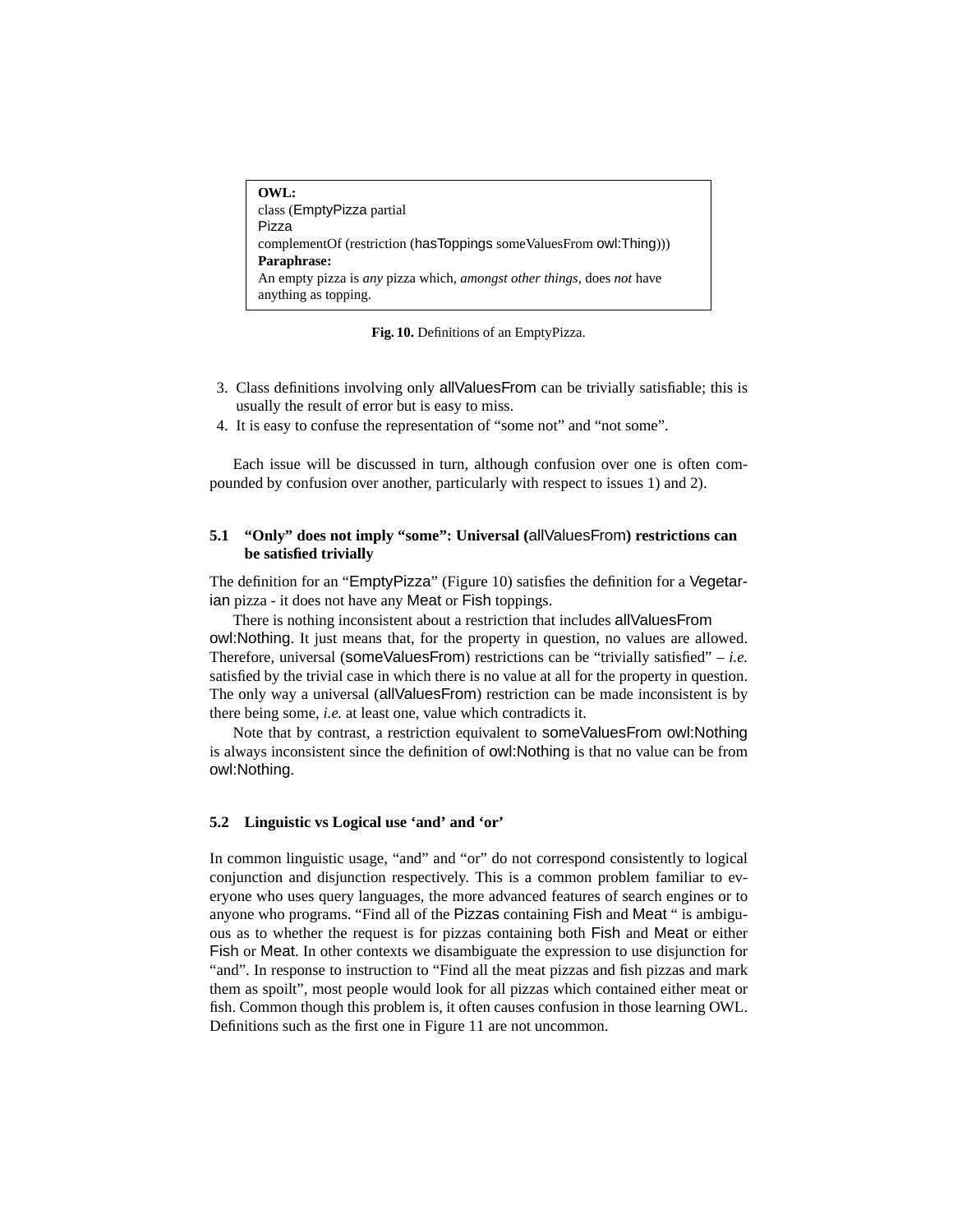### **5.3 Trivially satisfiable class definitions are easy to miss**

Since owl:Nothing is equivalent to any contradiction, confusion over "and" and "or" can lead to definitions which are consistent but only trivially satisfiable. Since they are not flagged as unsatisfiable, such errors often go undetected for some time. Consider the definitions in Figure 11 which are not uncommon in new users' exercises. After running the classifier, newusers are surprised to find ProteinLoversPizza classified under VegetarianPizza as well as under MeatyPizza.

The rules for paraphrasing are designed to minimize these errors. If "A and B" is paraphrased to "both A and also  $B''^{13}$  and "A or B" is paraphrased to "A and/or B", the confusion is reduced.

The frequency with which we have encountered these errors in practical workshops and modules has motivated debugging options which:

- **–** Check at classification time for universal restrictions with unsatisfiable fillers
- **–** Indicate all unsatisfiable fillers in red in the restriction definition pane even if the restriction, taken as a whole, is satisfiable $^{14}$ .

| OWL:<br>class (ProteinLoversPizza complete)<br>Pizza<br>restriction(hasTopping allValuesFrom (Meat and Fish)))<br>Paraphrase:<br>A ProteinLoversPizza is any Pizza that, amongst other things, has only topping<br>that are <i>both</i> meat <i>and</i> also fish. |
|--------------------------------------------------------------------------------------------------------------------------------------------------------------------------------------------------------------------------------------------------------------------|
| OWL:<br>class (MeatyPizza complete)<br>(Pizza<br>restriction(hasTopping allValuesFrom Meat))<br>Paraphrase:<br>A MeatyPizza is any pizza which, amongst other things, has only toppings that<br>are Meat.                                                          |

**Fig. 11.** Incorrect definition of ProteinLoversPizza which is trivially satisfiable and hence classifies under both MeatyPizza and VegetarianPizza

### **5.4 Confusion of "some not" and "not some"**

It is not uncommon for students to form definitions such as those in Figure 12. Many pizzas classify under VegetarianPizza wrong since most contain some topping which is not Fish and also contain something which is not Meat. The paraphrase makes the error in the placement of the negation clear. One of the requirements for tools remains to making negation of restrictions as easy as negation of their fillers.

<sup>&</sup>lt;sup>13</sup> We have even had suggestions for the stronger "simultaneously A and also B"

<sup>&</sup>lt;sup>14</sup> The second is still in development at time of writing.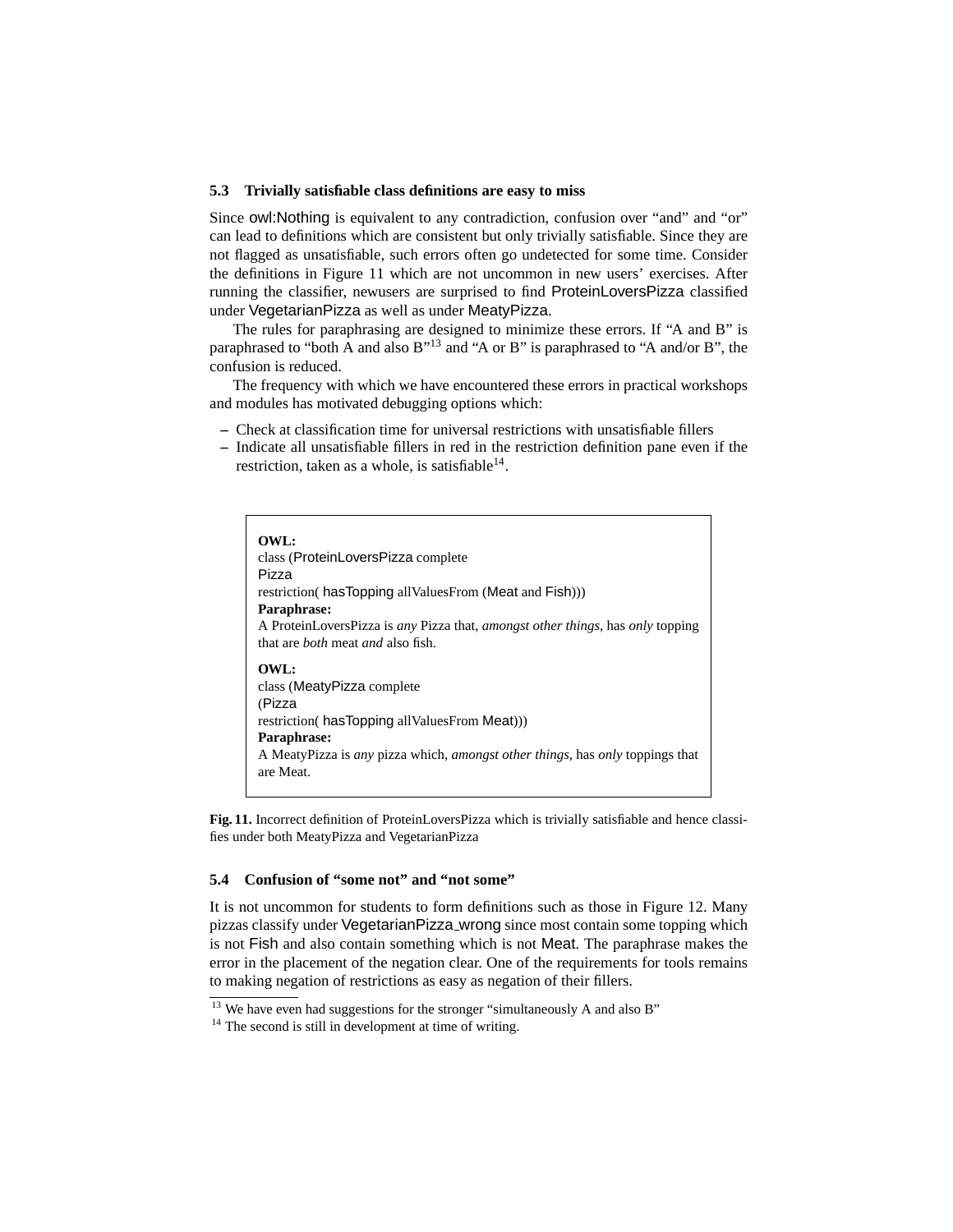| OWL:                                                                                             |
|--------------------------------------------------------------------------------------------------|
| Class (Vegetarian Pizza V4_wrong complete                                                        |
| Pizza                                                                                            |
| restriction (has Topping some Values From not Meat)                                              |
| restriction(hasTopping someValuesFrom not Fish)                                                  |
| Paraphrase:                                                                                      |
| A vegetarian pizza is <i>any</i> pizza which, <i>amongst other things</i> , both has <i>some</i> |
| topping which is <i>not</i> meat and also has <i>some</i> topping which is <i>not</i> fish.      |
|                                                                                                  |

**Fig. 12.** . Incorrect definition of vegetarian pizza confusing "some not ..." with "not some ..."

### **5.5 The benefits of clear definition - "What does it mean: to be a Pizza?"**

Up to this point we have put no restriction on what counts as a Pizza. Do all pizzas have to have a base? toppings? Is a pizza base without a topping a Pizza? Is anything with a PizzaBase and PizzaToppings a Pizza? Can we completely define a Pizza?

There is no one right answer to these questions; they depend on our conceptualization of Pizzas. However, most users are reluctant to regard a bare base, or a pizza without a base,as a pizza. So the most common outcome is that shown in Figure 13.

Note that if this definition is used, then the ProteinLoversPizza in Figure 11 is unsatisfiable, because the restriction that all pizzas must have a topping contradicts *restriction*(hasTopping *allValuesFrom* (Meat *and* Fish). Entering definitions and early helps catch errors due to restrictions that would otherwise be trivially satisfiable.

| OWL:                                                                                          |  |
|-----------------------------------------------------------------------------------------------|--|
| class (Pizza partial)                                                                         |  |
| restriction(hasBase someValuesFrom PizzaBase)                                                 |  |
| restriction (has Topping some Values From Pizza Topping))                                     |  |
| Paraphrase:                                                                                   |  |
| All pizzas, <i>amongst other things</i> , both have <i>some</i> base that is a Pizza base and |  |
| also have <i>some</i> topping that is a Pizza topping.                                        |  |

**Fig. 13.** Description (partial definition) of a pizza

# **6 Patterns: Values, Value Types, and "Untangling"**

### **6.1 Values and Value Types**

The examples to this point have dealt with what various authors call "first class entities", "independent entities", or "sortals" [4, 16], and what we prefer to call "Self-Standing entities" [10] and the relations between them. These correspond roughly to nouns and verbs in ordinary language. However there are many modifiers or "refiners" - roughly adjectives and adverbs in ordinary language - to account for. In object oriented design these are often represented as "attributes" that are entirely internal to objects (as indicated by their appearing inside the box in UML diagrams). It comes as a surprise to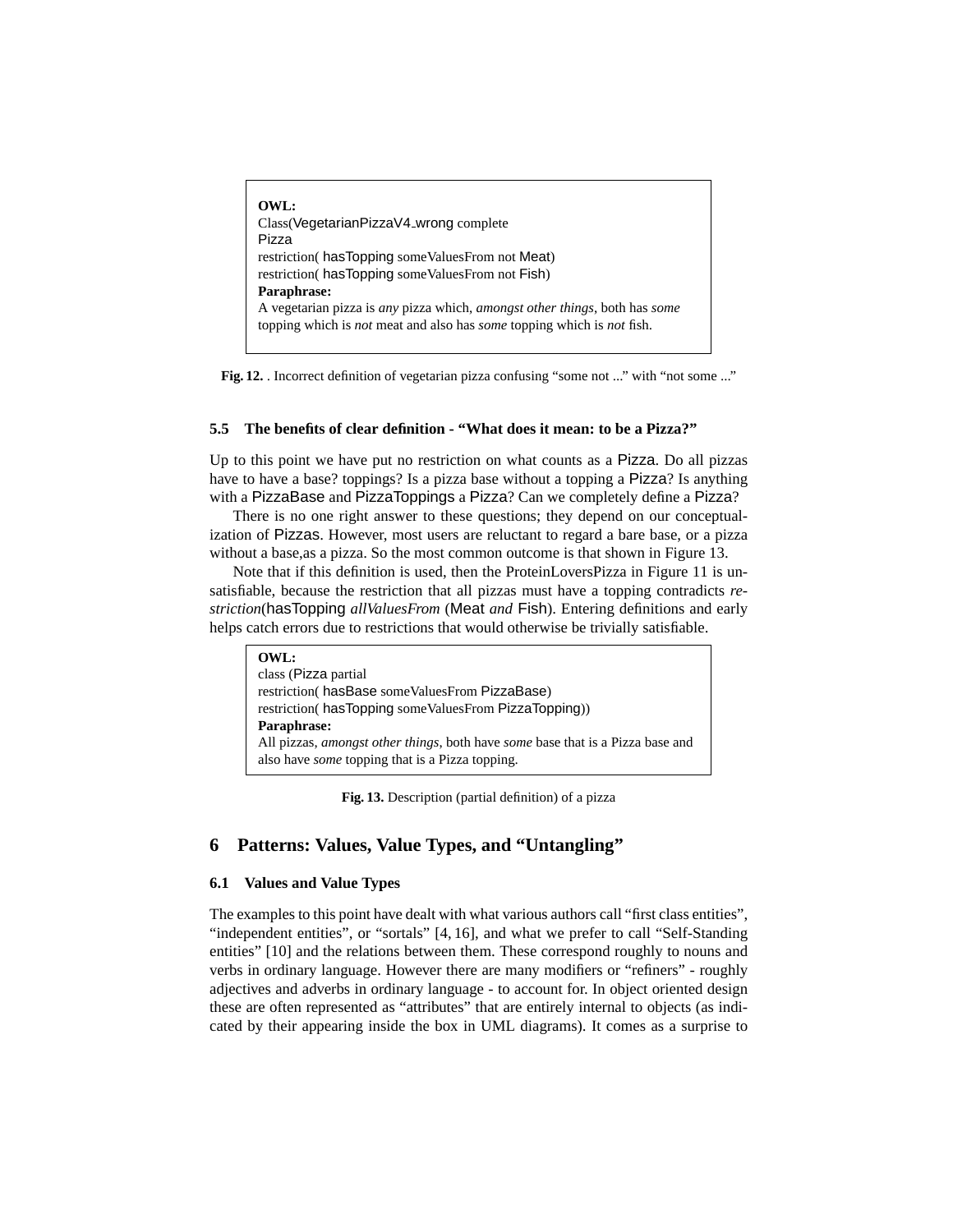many newcomers to OWL that there is no corresponding distinction between "relation" and "attribute" in the formalism itself. The distinction is left to ontological patterns.

The requirements pattern for values and value types are that: <sup>15</sup>

- 1. There should be a functional property for each value type.
- 2. The values for each value type should be disjoint it should not be possible for something to be Bland and also Hot.
- 3. The possible values for the value type are exhaustive so that if we choose to say that the values for Spiciness are Bland, Mild, Medium, and Hot, then those are the only values.

Meeting these requirements requires a sequence of six operations:

- 1. Create a functional property, e.g. hasSpiciness
- 2. Create a subclass of value type, e.g. SpicinessValueType
- 3. Create the individual values as subclass of the value type, e.g. Bland, Mild, Medium, Hot
- 4. Make the values disjoint using a disjoint axiom
- 5. Make the values exhaustive by creating a subclass "covering" axiom, e.g. SpicinessVT subclass-of Bland or Mild or Medium or Hot
- 6. Set the range of the hasSpiciness property to the spiciness value type Spiciness-ValueType

Students have little trouble understanding these operations in principle, but the number of steps leaves many opportunities for mistakes in practice.

One of the first requirements for the Protégé -OWL-CO-ODE interface was that it take users through the steps semiautomatically via a "wizard".

### **6.2 "Untangling"**

The Ontology in Figure 1 is not, in fact, usually the first that students produce. Rather, most students initially produce something more like that shown in Figure 14.

We advocate a policy in which primitives form a skeleton of pure trees, *i.e.* have exactly one primitive parent. When multiple hierarchies appear in first drafts of the primitive hierarchy, as with SpicyTopping above, they must be *untangled* – *i.e.* an explicit characteristic found to differentiate the child concepts from all but one of the primitive parents. There are many advantages to this policy, which corresponds closely to tradi-

tional Aristotelian notions of "differentia", but the overwhelming practical engineering





<sup>&</sup>lt;sup>15</sup> Some may question that we represent values as classes rather than individuals. On philosophical grounds, there is an argument to be made for either choice. However, existing reasoners for OWL cannot deal with the all required reasoning using individuals. Therefore, representing values as classes the only practical alternative. (We would also advocate the use of classes on philosophical grounds, but that is an argument for another paper.)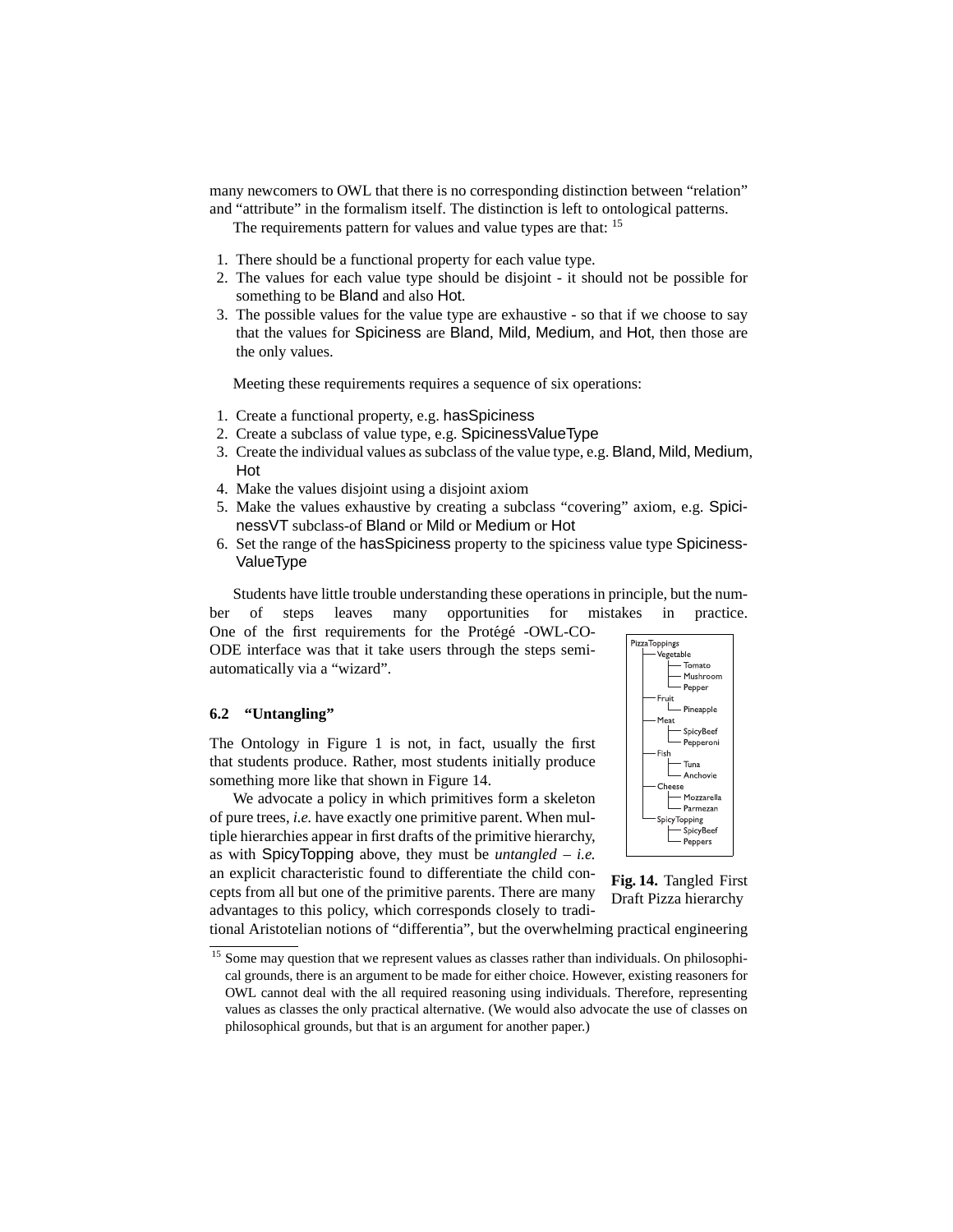advantage is that it makes it possible to make ontology more modular [10] because the hierarchy of primitives can be split into disjoint branches at any point.

"Untangling" can involve either ordinary relations or value types, but is most simply illustrated with value types. Consider the above SpicenessVT along with an analogously defined FatcontentVT, with values LowFat, MediumFat, HighFat.

It is then only necessary to assign the correct values to the various ingredients and to replace any primitives such as SpicyTopping with a corresponding defined class Spicy-Topping. A visualisation of the pre-classification hierarchy, which is a strict tree, and the post classification polyhierarchy including LowFatTopping are shown in Figure 15.

Again, the mechanics can be tedious, so an extension of the value type wizard is being developed to guide users through the process and to warn of possible errors. In ontologies of any size, it is rare that the classifier does not infer new subsumptions missed by students when they created the hierarchy manually.

### **6.3 Converting primitive classes to defined classes**

There is an unexpected complication to the above scenario. In the course of untangling, primitive classes are reformulated as defined classes. However, there may be restrictions in the description<sup>16</sup> of the primitive class that do not form part of its new definition but remain merely necessary implications. For example, the ontology might have contained a restriction that hot ingredients were unsuitable for children as shown in Figure 16. Clearly this restriction is not part of the necessary and sufficient conditions defining SpicyTopping, rather it is a further necessary condition to be inferred whenever something is found to be a SpicyTopping.

Such residual necessary implications must be converted to subclass axioms, as shown in Figure 16, which requires significant syntactic change. These changes are reflected in the OilEd interface, where subclass axioms are entered on a separate "tab" and not visible when the main class definition tab is selected. A major goal of the Protégé -OWL-CO-ODE interface has been to make this transition easy by placing necessary and sufficient conditions and necessary conditions in adjacent subpanes and allowing drag and drop/cut and paste operations between them (See Figure 18).

### **7 Summary**

Using any logic-based ontology language presents new users with significant problems, often made worse by details of the language and user interface. The open world assumption and the representation of domain and range constraints as logical axioms run counter to most new users' experience.

In this paper we have described errors commonly made in a series of workshops, tutorials, and teaching modules. A prime goal is to help users understand the precise meaning of OWL-DL through questions and paraphrases. It is a difficult task in natural language generation to specify the paraphrases completely, but the basic forms are summarized in Table 1 with their rationale, and the examples throughout the paper should

<sup>&</sup>lt;sup>16</sup> For this reason we dislike the use of the phrase "partial definition" and prefer the term "description".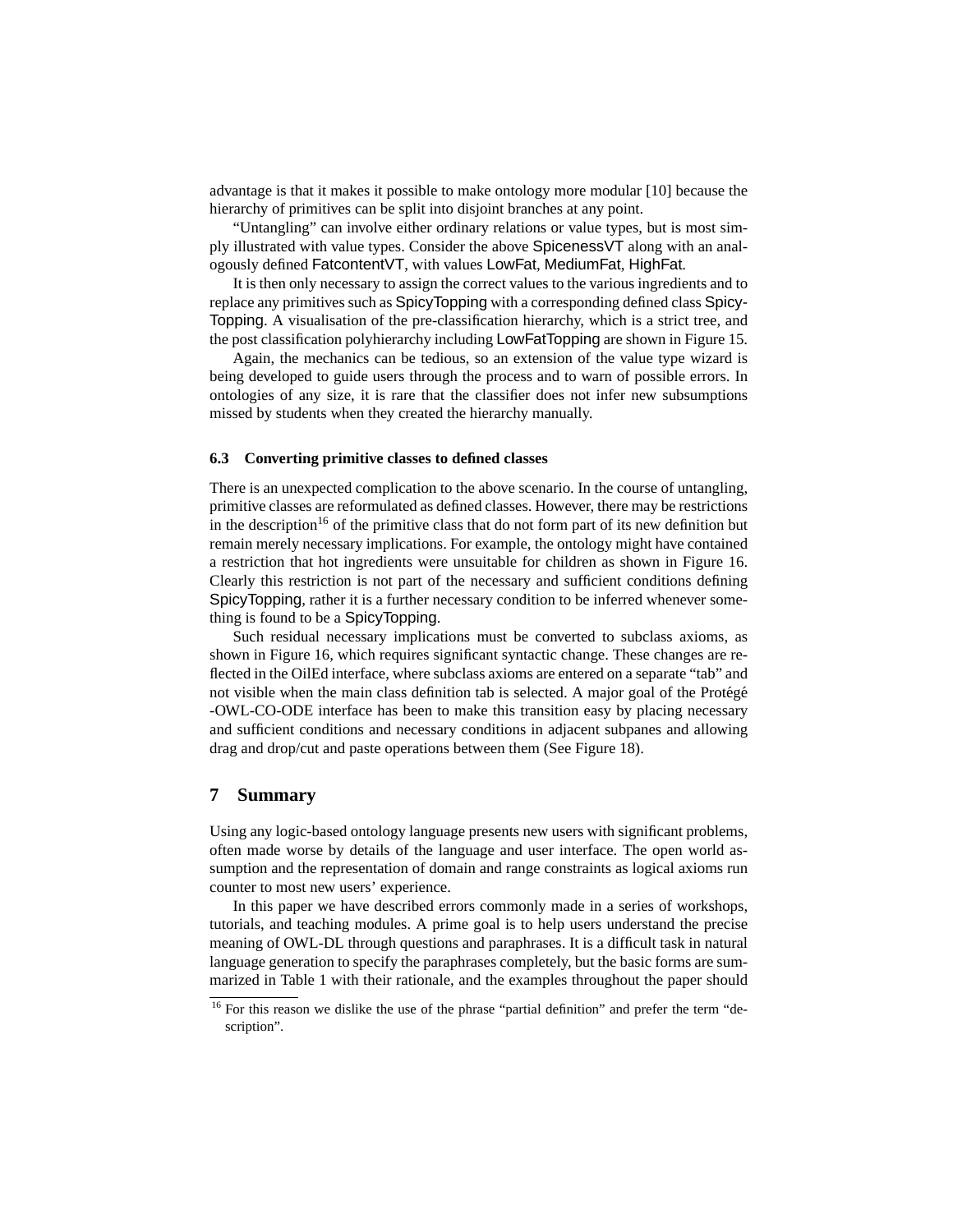





(b) Classified hierarchy

**Fig. 15.** Pizza hierarchy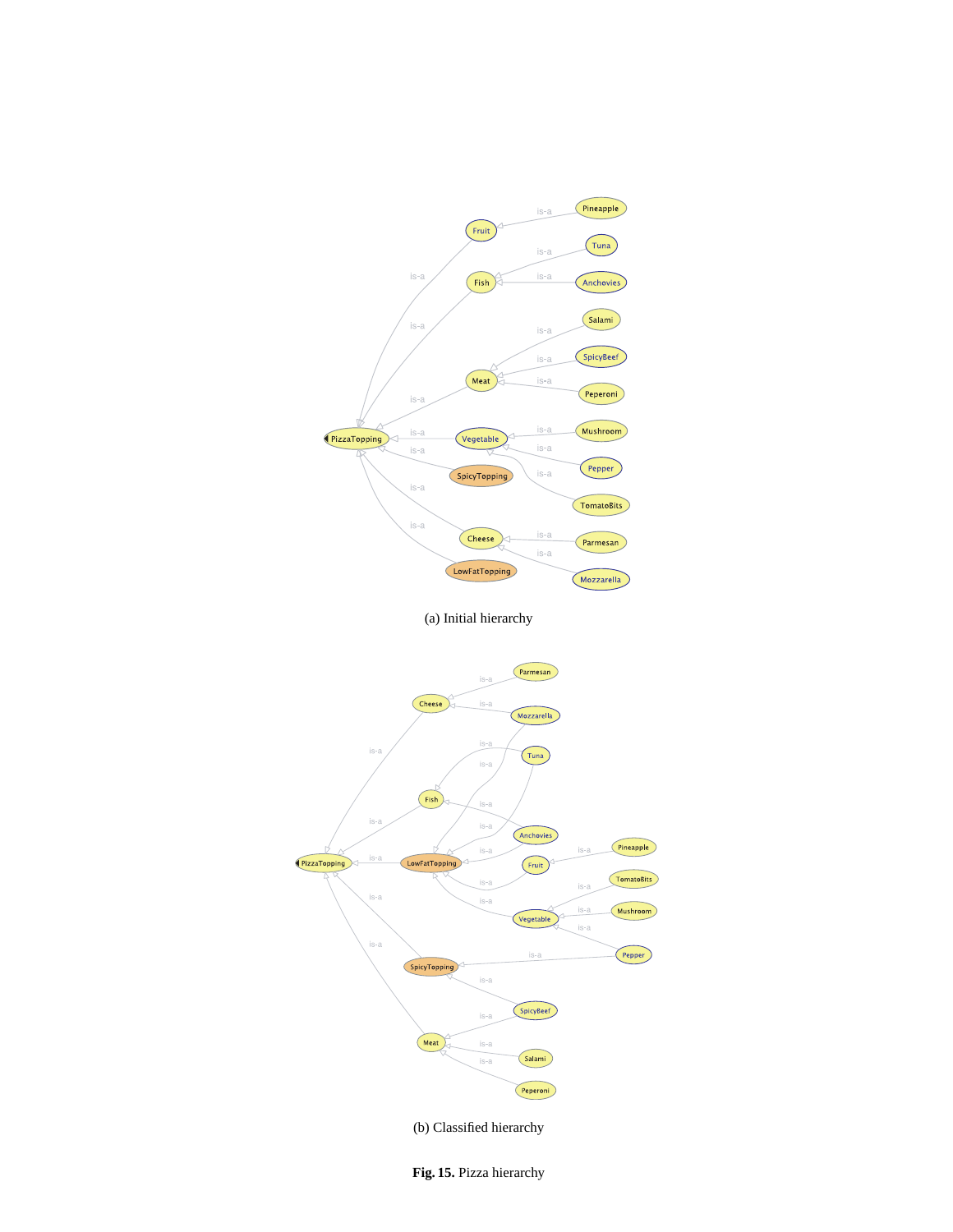| OWL:                                                                     |
|--------------------------------------------------------------------------|
| class (SpicyTopping partial)                                             |
| not (restriction(isUnsuitable someValuesFrom SmallChild)))               |
| Paraphrase:                                                              |
| All SpicyToppings are <i>not</i> suitable for any small child.           |
| OWL:                                                                     |
| class (SpicyTopping complete)                                            |
| PizzaTopping                                                             |
| restriction (has Spiciness some Values From Spicy))                      |
| SubclassOf (SpicyTopping                                                 |
| (not restriction(isUnsuitable someValuesFrom SmallChild)))               |
| Paraphrase:                                                              |
| A SpicyTopping is any pizza topping which has spiciness value Spicy; all |
| Spicy toppings are not suitable for any small child.                     |

**Fig. 16.** Conversion of a primitive class with a restriction to a defined class in which the restriction does not form part of the definition requires that the restriction be reformulated as an axiom.

- 1. Always paraphrase a description or definition before encoding it in OWL, and record the paraphrase in the comment area of the interface.
- 2. Make all primitives disjoint which requires that primitives form trees
- 3. Use *someValuesFor* as the default qualifier in restrictions
- 4. Be careful to make defined classes defined the default is primitive. The classifier will place nothing under a primitive class (except in the presence of axioms /domain/range constraints)
- 5. Remember the open world assumption. Insert closure restrictions if that is what you mean.
- 6. Be careful with domain and range constraints. Check them carefully if classification does not work as expected.
- 7. Be careful about the use of "and" and "or"(*intersectionOf, unionOf*)
- 8. To spot trivially satisfiable restrictions early, always have an existential (*someValuesFor*) restriction corresponding to every universal (*allValuesFor*) restriction, either in the class or one of its*superclasses* (unless you specifically intend the class to be trivially satisfiable).
- 9. Run the classifier frequently; spot errors early



make their usage clear. A brief summary of guidelines for avoiding the most common pitfalls in building ontologies in OWL-DL are given in Figure 17.

This experience is also strongly influencing the design of new user interfaces. A screen shot of the basic Protege-OWL class screen is shown in Figure 18. Preliminary experience is encouraging, but to what extent these new features reduce new users' confusion remains to be proven in practice.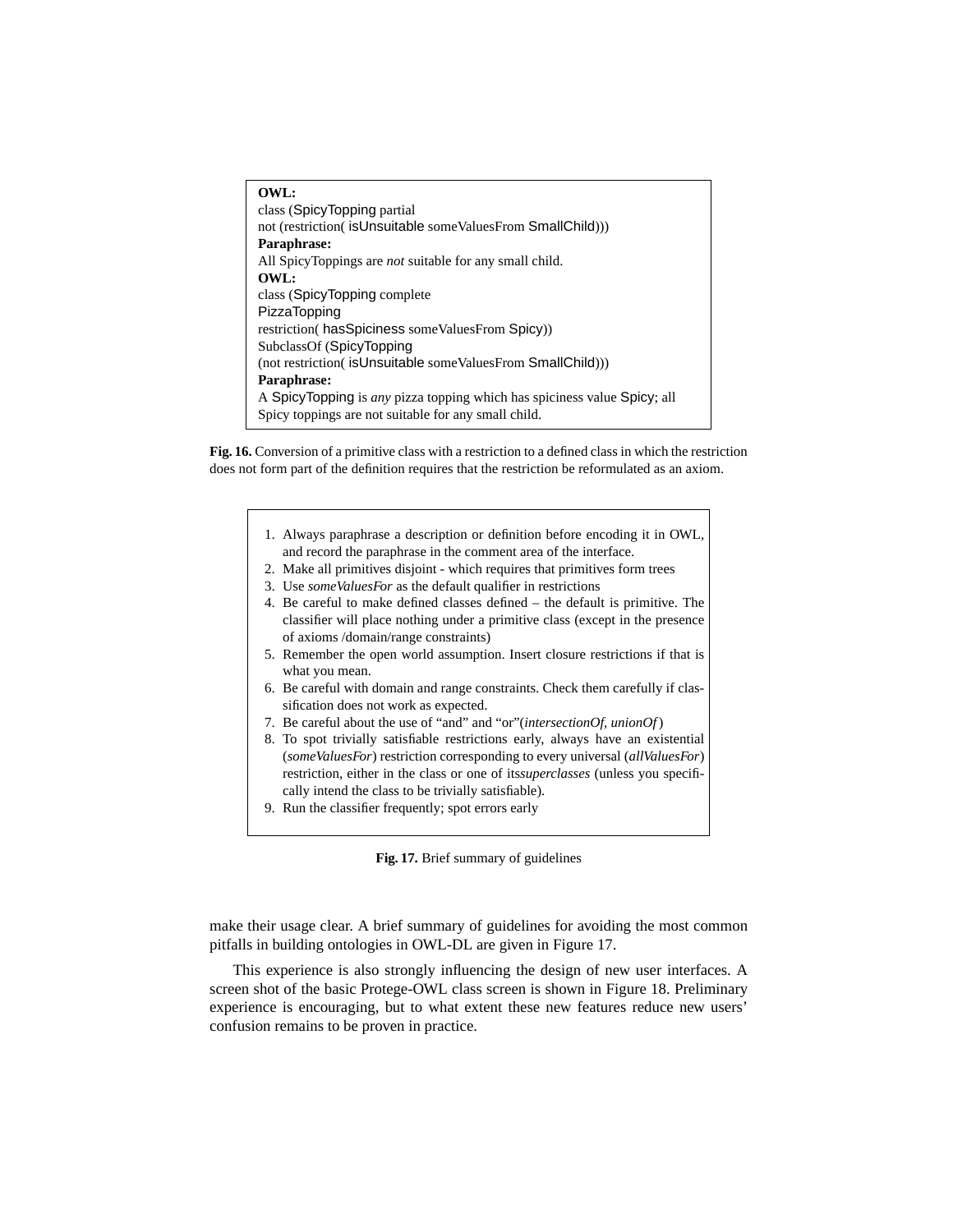| <b>OWL</b> definition       | Paraphrase                    | Rationale                   |
|-----------------------------|-------------------------------|-----------------------------|
| Class(Thing partial         | All Things                    | Primitive vs Defined        |
| Class(Thing complete parent | A Thing is any Parent that    | Defined vs Primitive        |
| (add to all descriptions    | amongst other things          | Open world hypothesis       |
| and definitions)            |                               |                             |
| allValuesFrom               | only                          | often misunderstood         |
| someValuesFrom              | some                          | brevity and clarity         |
| and                         | both and also                 | minimise logic errors       |
| $not($ and )                | not all of $/$                | minimise logic errors       |
|                             | not both  and also            |                             |
| not $(\ldots$ or $\ldots)$  | neither $\ldots$ nor $\ldots$ | minimise logic errors       |
| someValuesFrom not          | has some  that are not        | minimise logic errors       |
| not (someValuesFrom )       | does not have  any            | minimise logic errors       |
| AllValuesFrom not           | has $\dots$ no $\dots/$       | minimise logic errors       |
|                             | has only that are not         |                             |
| not (allValuesFrom )        | does not have  only           | minimise logic errors       |
| subclass $Of(A, B)$         | A implies B                   | clarify use of subclass for |
|                             |                               | implication                 |

**Table 1.** Summary of paraphrases. Examples in Figures throughout paper

### **Acknowledgements.**

This work was supported in part by the CO-ODE project funded by the UK Joint Information Services Committee and the HyOntUse Project (GR/S44686) funded by the UK Engineering and Physical Science Research Council and by 21XS067A from the National Cancer Institute. Special thanks to all at Stanford Medical Informatics for their continued collaboration and comments and to the other members of the ontologies and metadata group at Manchester for their contributions and critiques.

# **References**

- 1. S. Bechhofer, I. Horrocks, C. Goble, and R. Stevens. Oiled: a reason-able ontology editor for the semantic web. In *Proceedings of KI2001, Joint German/Austrian conference on Artificial Intelligence*, Lecture Notes in Computer Science, pages 396–408. Springer-Verlag.
- 2. R.J. Brachman, D.L. McGuinness, P.F. Patel-Schneider, L.A. Resnick, and A. Borgida. Living with classic: When and how to use a kl-one-like language. In John Sowa, editor, *Principles of Semantic Networks: Explorations in the representation of knowledge*, pages 401–456. Morgan Kaufmann, San Mateo, CA, 1991. Good overview. Particularly good straw man section on the arbitrariness of class-instance division.
- 3. N. Guarino. Understanding, building and using ontologies. *International Journal of Human Computer Studies*, 46:293–310, 1997.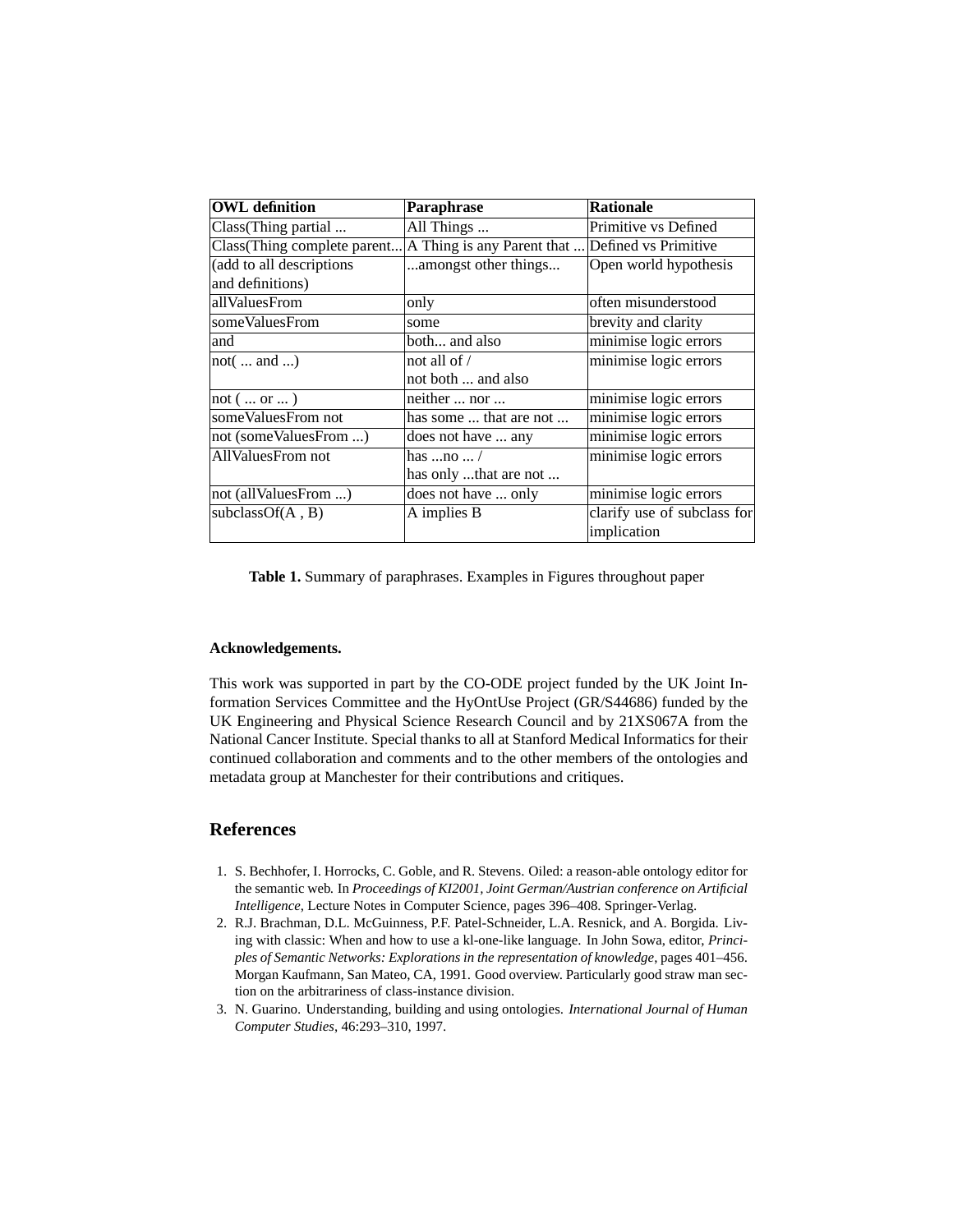

Fig. 18. Main pane of new Protégé-OWL-CO-ODE Interface indicating how requirements identified are met

- 4. N. Guarino and C. Welty. Towards a methodology for ontology-based model engineering. In *ECOOP-2000 Workshop on Model Engineering*, Cannes, France, 2000.
- 5. H. Knublauch and O. Dameron a M. A. Musen. Weaving the biomedical semanticweb with the protégé owl plugin. In *Proceedings of KR-MED2004: International Workshop on Formal Biomedical Knowledge Representation*.
- 6. D.L. McGuinness and A. Borgida. Explaining subsumption in description logics. In *International Joint Conference on Artificial Intelligence (IJCAI-95)*, pages 816–821, 1995.
- 7. N. F. Noy and D.L. McGuinness. Ontology development 101: A guide to creating your first ontology. Technical Report SMI-2001-0880, Stanford Medical Informatics, 2001.
- 8. P. Patel-Schneider, P. Hayes, and I. Horrocks (Editor). Owl web ontology language semantics and abstract syntax. http://www.w3.org/TR/2004/REC-owl-semantics-20040210/, Feb, 2004.
- 9. H. Putnam. The meaning of 'meaning. In Keith Gunderson, editor, *Language, Mind and Knowledge*, Minnesota Studies in the Philosophy of Science VII, pages 131–193z. University of Minnesota Press, Minneapolis, MN, 1975.
- 10. A. Rector. Modularisation of domain ontologies implemented in description logics and related formalisms including owl. In John Genari, editor, *Knowledge Capture 2003*, pages 121–128, Sanibel Island, FL, 2003. ACM.
- 11. A. Rector, W. Solomon, W. Nowlan, and T. Rush. A terminology server for medical language and medical information systems, 1994.
- 12. A. L. Rector. Normalisation of ontology implementations: Towards modularity, re-use, and maintainability. In *Proceedings Workshop on Ontologies for Multiagent Systems (OMAS) in conjunction with European Knowledge Acquisition Workshop*, 2002.